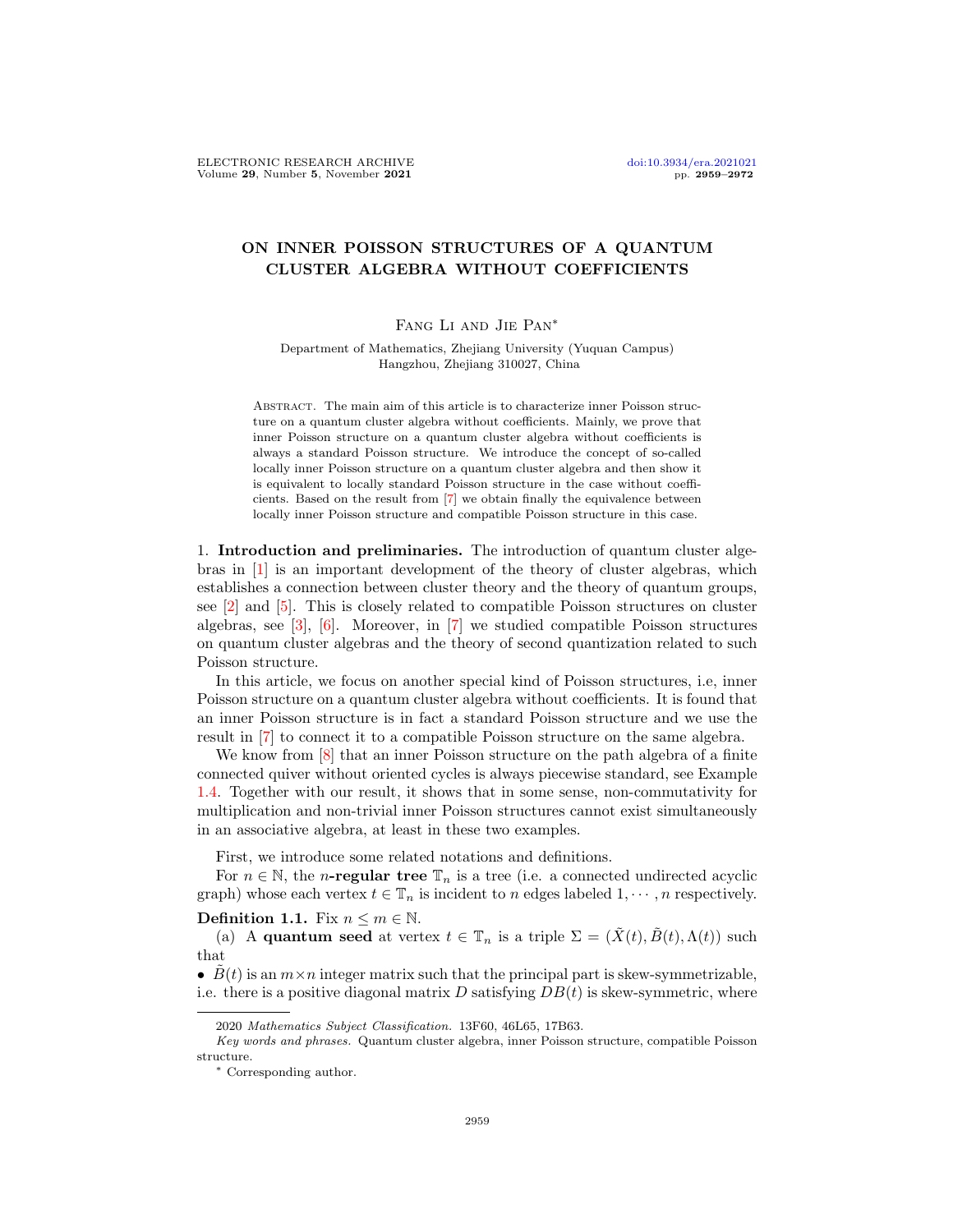$B(t)$  is the first n rows of  $\tilde{B}(t)$ .

•  $\Lambda(t)$  is an  $m \times m$  skew-symmetric integer matrix and  $(\dot{B}(t), \Lambda(t))$  is a **compatible** pair, i.e,

<span id="page-1-0"></span>
$$
\tilde{B}(t)^{\top} \Lambda(t) = \begin{pmatrix} D & O \end{pmatrix}.
$$
 (1)

• The (extended) cluster  $\tilde{X}(t) = (X_t^{e_1}, X_t^{e_2}, \cdots, X_t^{e_n}, X^{e_{n+1}}, \cdots, X^{e_m})$  at t is an m-tuple satisfying

$$
X^e_t X^f_t = q^{\frac{1}{2}e\Lambda(t)f^\top} X^{e+f}_t, \quad \forall e,f\in \mathbb{Z}^m,
$$

where  ${e_i}_{i=1}^m$  is the standard basis of  $\mathbb{Z}^m$ .  $X_t^{e_i}, i \in [1, n]$  are called **cluster vari**ables at t while  $X^{e_i}, i \in [n+1,m]$  are called frozen variables.

(b) For any  $k \in [1, n]$ , define the **mutation**  $\mu_k$  at direction k to be  $\mu_k(\Sigma)$  $\Sigma' = (\tilde{X}', \tilde{B}', \Lambda')$  such that

$$
\mu_k(X_t^{e_k}) = X_t^{-e_k + [b_k(t)]_+} + X_t^{-e_k + [-b_k(t)]_+}
$$

where  $b_k(t)$  is the k-th column of  $\tilde{B}(t)$ ,  $[a]_+ = max\{a, 0\}$  choosing the larger one of a and 0 for any  $a \in \mathbb{Z}$  and  $[\alpha]_+ = (max\{a_1, 0\}, \cdots, max\{a_s, 0\})^T$  for any vector  $\alpha = (a_1, \cdots, a_s)^T.$ 

$$
\tilde{X}' = (\tilde{X}(t)) \setminus \{X_t^{e_k}\} ) \bigcup \{ \mu_k(X_t^{e_k}) \} .
$$

$$
\tilde{B}' = \mu_k(\tilde{B}(t)) = (b'_{ij})_{m \times n}
$$

satisfying that

$$
b'_{ij} = \begin{cases} -b_{ij}(t) & if \quad i = k \quad or \quad j = k \\ b_{ij}(t) + sgn(b_{ik}(t))[b_{ik}(t)b_{kj}(t)]_{+} & otherwise \end{cases}
$$
 (2)

And  $\Lambda' = \mu_k(\Lambda(t)) = (\lambda'_{ij})_{m \times m}$  satisfying

$$
\lambda'_{ij} = \begin{cases}\n-\lambda_{kj}(t) + \sum_{l=1}^{m} [b_{lk}(t)]_+ \lambda_{lj}(t) & if \quad i = k \neq j \\
-\lambda_{ik}(t) + \sum_{l=1}^{m} [b_{lk}(t)]_+ \lambda_{il}(t) & if \quad j = k \neq i \\
\lambda_{ij}(t) & otherwise\n\end{cases}
$$
\n(3)

Note that [\(1\)](#page-1-0) requests  $\tilde{B}(t)$  and  $\Lambda(t)$  to be of full column rank. It can be verified that  $\mu_k(\Sigma)$  is also a quantum seed and  $\mu_k$  is an involution.

For the Laurent polynomial ring  $\mathbb{Z}[q^{\pm \frac{1}{2}}]$  with a formal variable q, define the quantum torus  $T_t$  at t to be a  $\mathbb{Z}[q^{\pm \frac{1}{2}}]$ -algebra generated by  $\tilde{X}(t)$ . Denoted by  $\mathcal{F}_q$ the skew-field of fractions of  $T_t$ . It does not depend on the choice of t.

**Definition 1.2.** Given seeds  $\Sigma(t) = (\tilde{X}(t), \tilde{B}(t), \Lambda(t))$  at  $t \in \mathbb{T}_n$  so that  $\Sigma(t') =$  $\mu_k(\Sigma(t))$  for any  $t-t'$  in  $\mathbb{T}_n$  connected by an edge labeled  $k \in [1,n]$ , then the  $\mathbb{Z}[q^{\pm \frac{1}{2}}][X^{\pm e_1}, \cdots, X^{\pm e_m}]$ -subalgebra of  $\mathcal{F}_q$  generated by all variables in  $\bigcup X(t)$  is  $t \in \mathbb{T}_n$ 

called the **quantum cluster algebra**  $A_q(\Sigma)$  (or simply  $A_q$ ) associated with  $\Sigma$ .

A Poisson structure on an associative k-algebra A means a triple  $(A, \cdot, \{-, -\})$ where  $(A, \{-, -\})$  is a Lie k-algebra i.e. satisfying Jacobi identity such that the Leibniz rule holds: for any  $a, b, c \in \mathcal{A}$ ,

$$
\{a, bc\} = \{a, b\} c + b \{a, c\}.
$$

Algebra A together with a Poisson structure on it is called a Poisson algebra. Denote the **Hamiltonian** of  $a \in \mathcal{A}$  by

$$
ham(a) = \{a, -\} \in End_k(\mathcal{A}).
$$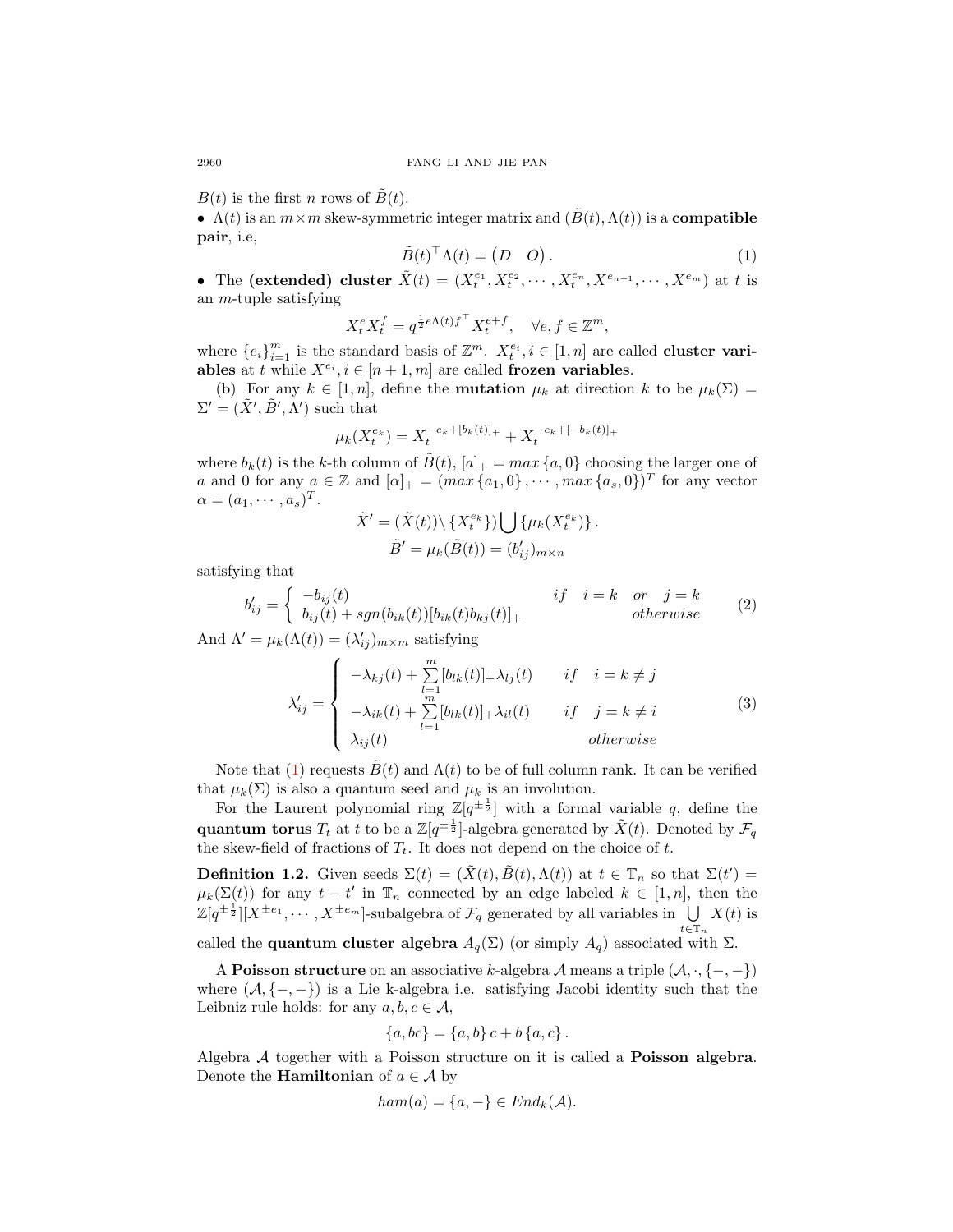Then the Leibniz rule is equivalent to that  $ham(a)$  is a derivation of A as an associative algebra for any  $a \in \mathcal{A}$ .

**Definition 1.3.** Let A be an associative algebra.  $[a, b] = ab - ba$  is called the commutator of a and b, for any  $a, b \in A$ . For any  $\lambda \in k$ ,  $(A, \cdot, \lambda[-, -])$  is a Poisson algebra called a standard Poisson structure on  $(A, \cdot)$ .

A Poisson algebra  $(A, \cdot, \{-, -\})$  is said to be **inner** if for any  $a \in A$ ,  $ham(a)$  $[a', -]$  for some  $a' \in \mathcal{A}$ , i.e. it is an inner derivation.

As a natural generalization of standard Poisson algebras, inner Poisson structures often arise. The following two properties indicate what they should be like for some associative algebra A:

(a) ([\[4\]](#page-13-7)) If the first Hochschild cohomology of  $(A, \cdot)$  vanishes, then any Poisson structure on  $A$  is inner.

(b) ([\[8\]](#page-13-6)) A Poisson bracket  $\{-,-\}$  on  $(\mathcal{A},\cdot)$  is an inner Poisson bracket if and only if there is a k-linear transformation g of A satisfying  $ham(a) = [g(a), -]$  for any  $a \in \mathcal{A}$  and

<span id="page-2-2"></span>
$$
[g(x), y] = [x, g(y)], \forall x, y \in \mathcal{A}, \tag{4}
$$

<span id="page-2-3"></span>
$$
[g(x), g(y)] - g([g(x), y]) \in Z(\mathcal{A}), \forall x, y \in \mathcal{A}, \tag{5}
$$

where  $Z(\mathcal{A})$  is the center of the Lie bracket  $[-,-]$ . Furthermore, for any inner Poisson bracket  $\{-,-\}$  on  $(\mathcal{A},\cdot)$ , we can always find a k-linear transformation  $g_0$ of  $A$  satisfying the above equations and meantime,

$$
Z(\mathcal{A}) \subseteq Ker(g_0). \tag{6}
$$

Moreover, it is proved in [\[8\]](#page-13-6) that

<span id="page-2-0"></span>Example 1.4. For a finite connected quiver Q without oriented cycles,

$$
kQ = k \cdot 1 \oplus \bigoplus_{1 \le i \le m} I_i,
$$

is a decomposition into indecomposable ideals of the Lie algebra  $(kQ, [-,-])$ . Furthermore, if  $\{-,-\}$  is an inner Poisson structure on the path algebra kQ, then there is a unique vector  $(\lambda_1, \dots, \lambda_m) \in k^m$  such that

<span id="page-2-1"></span>
$$
ham(a) = \lambda_i[a, -], \text{for any } a \in I_i, 1 \le i \le m. \tag{7}
$$

Conversely, for any vector  $(\lambda_1, \dots, \lambda_m) \in k^m$ , there is a unique inner Poisson structure on  $kQ$  (up to a Poisson algebra isomorphism) satisfying [\(7\)](#page-2-1).

From now, let  $\mathcal{P}(\mathcal{A})$  be the set of the k-linear transformations q of  $\mathcal A$  satisfying [\(4\)](#page-2-2), [\(5\)](#page-2-3). Define an equivalence relation  $\sim$  on  $\mathcal{P}(\mathcal{A}) : g \sim g'$  if and only if there exists  $\tau \in Aut(\mathcal{A},.)$  such that  $\text{Im}(\tau g \tau^{-1} - g') \subseteq Z(\mathcal{A})$ . Denote by [g] the equivalence class of  $g$ .

Two Poisson structures on  $(A, \cdot)$  are called **isomorphic** as Poisson algebras if there exists an associative algebra automorphism  $\tau$  of  $(\mathcal{A}, \cdot)$  such that it is also a Lie algebra homomorphism. Denote by  $[(\mathcal{A}, \cdot, \{-, -\})]$  the iso-class of  $(\mathcal{A}, \cdot, \{-, -\})$ .

The paper is organized as follows. In Section 2, we discuss the inner Poisson structures on a quantum cluster algebra without coefficients and prove the main theorem.

**Theorem 1.5.** (Theorem [2.5\)](#page-11-0) Let  $A_q$  be a quantum cluster algebra without coefficients, any inner Poisson structure on  $A_q$  must be a standard Poisson structure.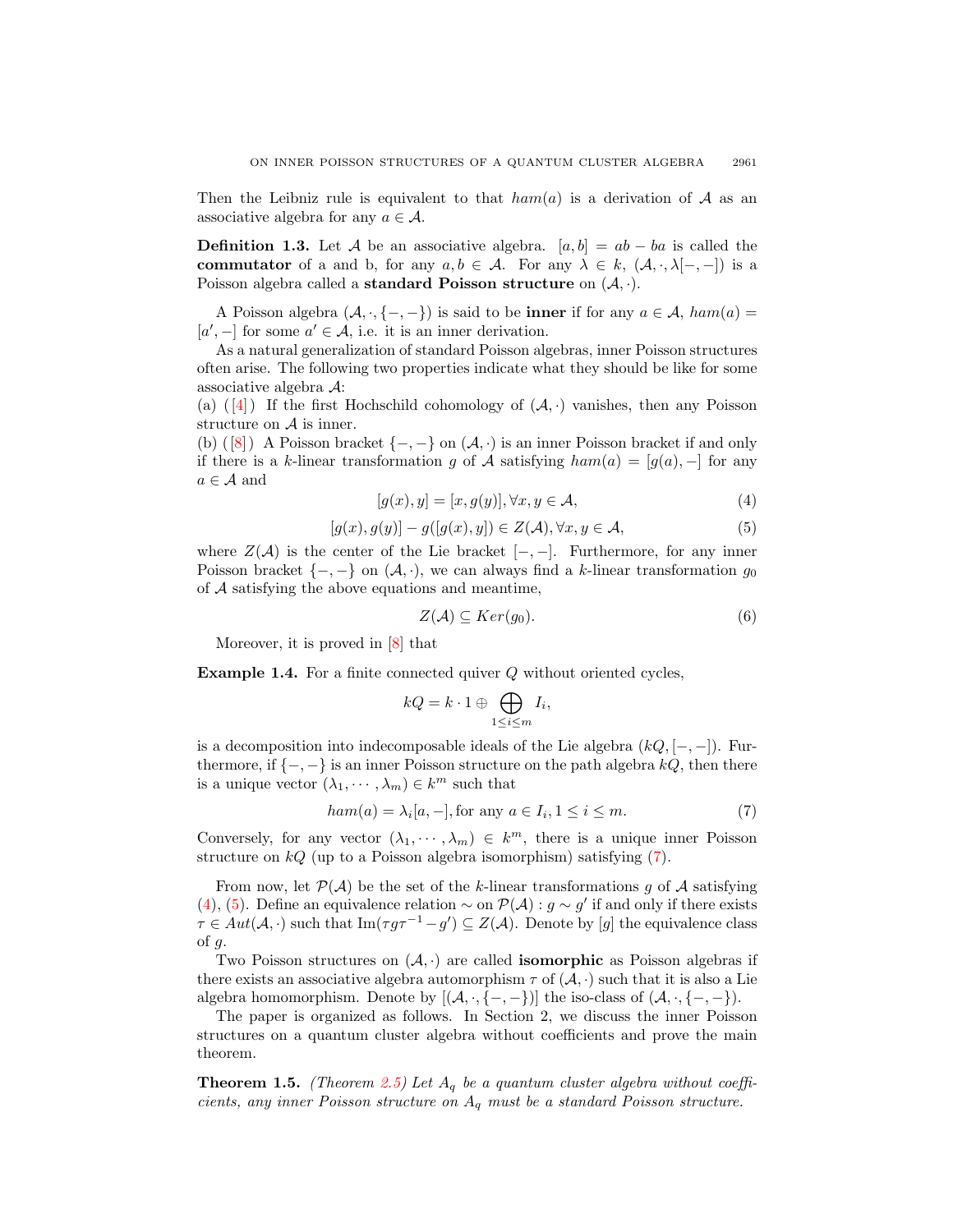Then in Section 3, we generalize the definition to locally inner Poisson structures and find following equivalence.

**Theorem 1.6.** (Theorem [3.5\)](#page-12-0) Let  $A_q$  be a quantum cluster algebra without coefficients and  $\{-,-\}$  a Poisson structure on  $A_q$ . The following statements are equivalent:

- (a)  $\{-,-\}$  is locally standard.
- (b)  $\{-,-\}$  is locally inner.
- (c)  $\{-,-\}$  is compatible with  $A_q$ .

2. **Proof of the main theorem.** The following theorem from  $[8]$  gives a correspondence between inner Poisson brackets and k-linear transformations.

<span id="page-3-2"></span>**Theorem 2.1** ([\[8\]](#page-13-6)). Let  $(A, \cdot)$  be an associative algebras. Then the map

{equivalence classes of  $\mathcal{P}(\mathcal{A})$ }  $\rightarrow$  {isoclasses of inner Poisson structures on  $(\mathcal{A}, \cdot)$ }

given by

$$
[g] \mapsto [(\mathcal{A}, \cdot, \{-, -\})],
$$
 where  $ham(a) = [g(a), -], \forall a \in \mathcal{A}$ 

is bijective.

Because of the above theorem, we can focus on the  $k$ -linear transformations when studying inner Poisson structures. In this section, we study the inner Poisson structures of a quantum cluster algebra  $A_q$  with deformation matrix  $\Lambda$ .

Because  $g$  is  $k$ -linear, we only need to think about its action on Laurent monomials in  $A_q$ . In this section when we say Laurent monomials, we actually mean Laurent monomials in the initial cluster.

<span id="page-3-1"></span>**Lemma 2.2.** For a quantum cluster algebra  $A_q$ , if  $g \in \mathcal{P}(A_q)$ , then for any  $h \in$ [1, m] and any cluster  $\tilde{X} = \{X_1, \cdots, X_n, X_{n+1}, \cdots, X_m\}$ , we have

$$
g(X_h) = k_1^h X_h + \sum_{i=2}^{l_h} k_i^h X_1^{a_{i1}^h} X_2^{a_{i2}^h} \cdots X_m^{a_{im}^h},
$$

which is expanded in a  $\mathbb{Z}[q^{\pm \frac{1}{2}}]$ -linearly independent form, with  $l_h \in \mathbb{N}$ ,  $a_{i1}^h, \dots, a_{im}^h \in$  $\mathbb Z$  and  $k_1^h, k_i^h \in \mathbb Z[q^{\pm \frac{1}{2}}]$  for  $2 \leq i \leq l_h$ , satisfying that

<span id="page-3-0"></span>
$$
(a_{i1}^h, a_{i2}^h, \dots, a_{im}^h) \Lambda = (\lambda_{h1}^i, \lambda_{h2}^i, \dots, \lambda_{hm}^i)
$$
 (8)

where  $\lambda_{hp}^i = 0$  or  $\lambda_{hp}$  for  $1 \leq p \leq m$ .

Proof. Assume

$$
g(X_1) = \sum_{i=1}^{l_1} k_i X_1^{a_{i1}} X_2^{a_{i2}} \cdots X_m^{a_{im}}, k_i \neq 0
$$

and

$$
g(X_2) = \sum_{i=1}^{l_2} p_i X_1^{b_{i1}} X_2^{b_{i2}} \cdots X_m^{b_{im}}, p_i \neq 0
$$

are expanded in  $\mathbb{Z}[q^{\pm \frac{1}{2}}]$ -linearly independent forms. And assume  $\{-,-\}$  is the inner Poisson bracket corresponding to g, i.e.  $\{X,Y\} = [g(X),Y]$  for any  $X, Y \in A_q$ .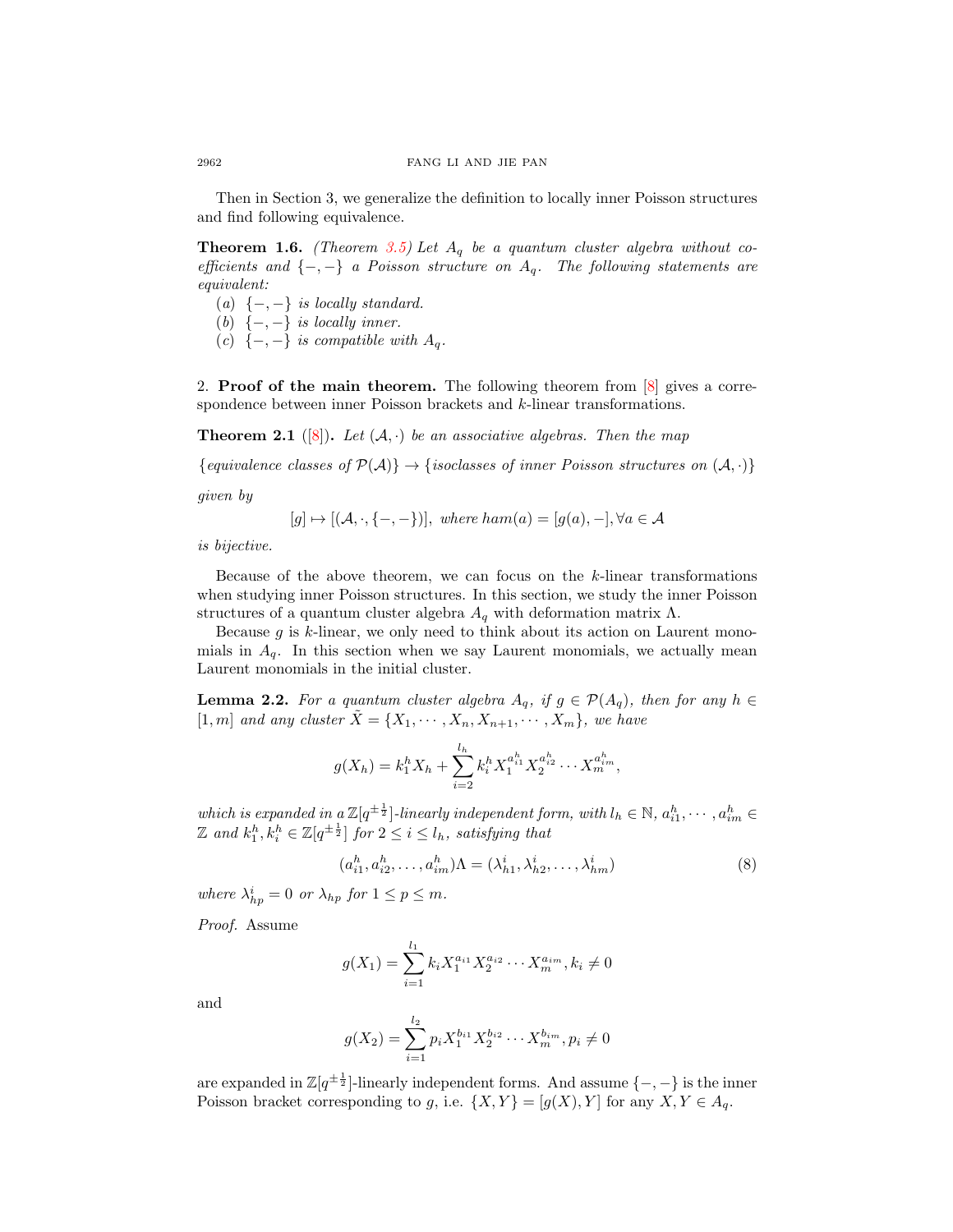Because  $0 = \{X_1, X_1\} = [g(X_1), X_1] = \sum_{i=1}^{l_1} g_i$  $i=1$  $\left(q\right)$  $\sum_{t=1}^{m} a_{it} \lambda_{t1} - 1) X_1^{a_{i1}+1} X_2^{a_{i2}} \cdots X_m^{a_{im}},$ we have

$$
\sum_{t=1}^{m} a_{it} \lambda_{t1} = 0 \quad \text{for any} \quad 1 < i < l_1.
$$

Similarly,

$$
\sum_{t=1}^{m} b_{it} \lambda_{t2} = 0 \quad \text{for any} \quad 1 < i < l_2.
$$

Moreover, according to  $(4)$ , we then obtain that

<span id="page-4-0"></span>
$$
\{X_1, X_2\} = [g(X_1), X_2] = \sum_{i=1}^{l_1} k_i (q^{t=2}^{m} a_{i1} \lambda_{i2} - q^{a_{i1} \lambda_{i2}}) X_1^{a_{i1}} X_2^{a_{i2}+1} X_3^{a_{i3}} \cdots X_m^{a_{im}}; (9)
$$

<span id="page-4-1"></span>
$$
\{X_1, X_2\} = [X_1, g(X_2)] = \sum_{i=1}^{l_2} p_i (1 - q^{\sum_{i=1}^m b_{it} \lambda_{t1}}) X_1^{b_{i1}+1} X_2^{b_{i2}} X_3^{b_{i3}} \cdots X_m^{b_{im}}.
$$
 (10)

Trivially, the expansions of the right-sides of [\(9\)](#page-4-0) and [\(10\)](#page-4-1) are also in  $\mathbb{Z}[q^{\pm \frac{1}{2}}]$ . linearly independent forms, which are the same due to the algebraic independence of  $\{X_1, X_2, \dots, X_m\}$ . Hence there exists  $l_0 \leq l_1, l_2$  such that there are  $l_0$  monomials with non-zero-coefficients in the expansions of the right-sides of  $(9)$  and  $(10)$ respectively and the coefficients of other monomials are all zeros.

Without loss of generality, suppose these  $l_0$  monomials with non-zero-coefficients are just the first  $l_0$  ones in the expansions of the right-sides of  $(9)$  and  $(10)$  respectively. We may assume they are in one-by-one correspondence indexed by  $i = 1, 2, \dots, l_0$ . Hence due to the above discussion, we obtain that

**Case 1.** For i satisfying  $1 \leq i \leq l_0$ ,

$$
\begin{cases}\na_{i1} = b_{i1} + 1 \\
a_{i2} + 1 = b_{i2} \\
a_{it} = b_{it}, \text{ for } 3 \le t \le m \\
\sum_{m}^{m} a_{it} \lambda_{t2} - q^{a_{i1} \lambda_{21}}\n\end{cases}\n\begin{cases}\na_{i1} & \sum_{m}^{m} b_{it} \lambda_{t1} \\
\sum_{m}^{m} a_{it} \lambda_{t1} = \sum_{t=1}^{m} b_{it} \lambda_{t2} = 0\n\end{cases}
$$

**Case 2.** For *i*, *j* satisfying  $l_0 < i \leq l_1$ ,  $l_0 < j \leq l_2$ , we have

$$
\sum_{q^{t=2}}^{m} a_{it} \lambda_{t2} - q^{a_{i1} \lambda_{21}} = 1 - q^{t=1} \sum_{t=1}^{m} b_{jt} \lambda_{t1} = \sum_{t=1}^{m} a_{it} \lambda_{t1} = \sum_{t=1}^{m} b_{jt} \lambda_{t1} = 0.
$$

From Case 1, we get that for  $1 \leq i \leq l_0$ ,

<span id="page-4-2"></span>
$$
\begin{cases}\n\sum_{t=1}^{m} a_{it} \lambda_{t1} = 0 \\
\sum_{t=1}^{m} a_{it} \lambda_{t2} = \sum_{t=1}^{m} b_{it} \lambda_{t2} + \lambda_{12} - \lambda_{22} = \lambda_{12}.\n\end{cases}
$$
\n(11)

From Case 2, we have that for  $l_0 < i \leq l_1$ ,

<span id="page-4-3"></span>
$$
\begin{cases} \sum_{t=1}^{m} a_{it} \lambda_{t1} = 0\\ \sum_{t=1}^{m} a_{it} \lambda_{t2} = 0. \end{cases}
$$
\n(12)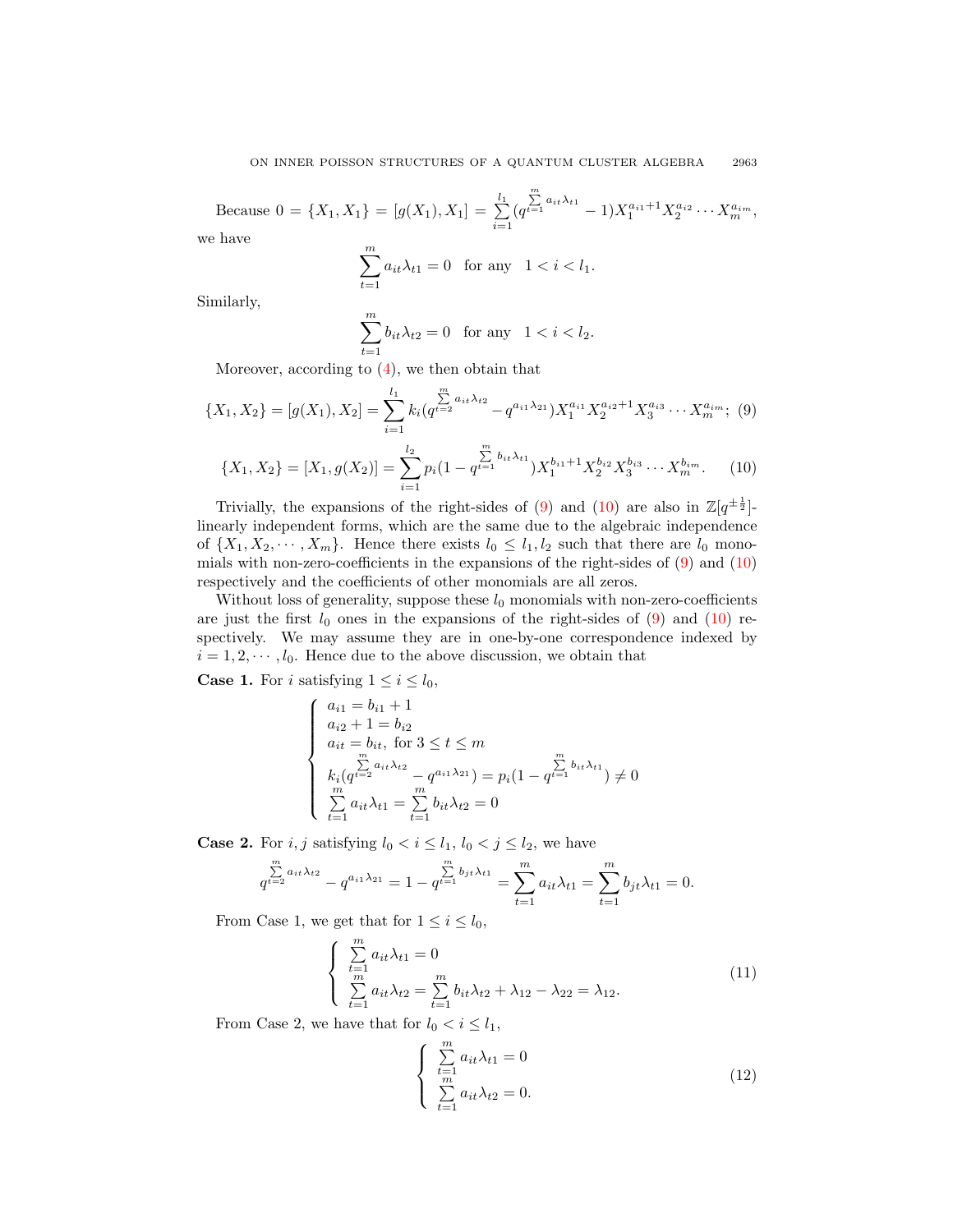In the above discussion, replacing  $X_2$  by other  $X_p$  for  $p \neq 1, 2$ , we get similarly that:

<span id="page-5-0"></span>
$$
\sum_{t=1}^{m} a_{it} \lambda_{tp} = \lambda_{1p}^{i}
$$
 (13)

where  $\lambda_{1p}^i = \lambda_{1p}$  or 0 for any  $3 \le p \le m, 1 \le i \le l_1$ . In summary from  $(11)$ ,  $(12)$  and  $(13)$ , we have

$$
(a_{i1}, a_{i2}, \cdots, a_{im})\Lambda = (\lambda_{11}^i, \lambda_{12}^i, \cdots, \lambda_{1m}^i)
$$

for any  $1 \leq i \leq l_1$ , i.e, in the expansion of  $g(X_1)$  any term  $k_i X_1^{a_{i1}} X_2^{a_{i2}} \cdots X_m^{a_{im}}$  with  $k_i \neq 0$  must have  $(a_{i1}, \dots, a_{im})$  as a solution of above equations.

When  $(a_{11}, a_{12}, \dots, a_{1m}) = (1, 0, \dots, 0)$ , [\(8\)](#page-3-0) is satisfied for  $\lambda_{1p}^1 = \lambda_{1p}$  for any p. So in the expansion of  $g(X_1)$ , we may consider the monomial  $k_1X_1$  as the first term, i.e.  $i = 1$ . Note that it maybe not exist if its coefficient  $k_1$  is zero.

Then we have the expansion of  $g(X_1)$  as follows:

$$
g(X_1) = k_1 X_1 + \sum_{i=2}^{l_1} k_i X_1^{a_{i1}} X_2^{a_{i2}} \cdots X_m^{a_{im}},
$$

and

$$
(a_{i1}, a_{i2}, \dots, a_{im})\Lambda = (\lambda_{11}^i, \lambda_{12}^i, \dots, \lambda_{1m}^i)
$$

where  $\lambda_{1k}^i = 0$  or  $\lambda_{1k}$ . It implies this lemma holds for  $h = 1$ .

The similar discussion for any  $X_h, h \in [1, m]$  can be given to complete the proof.  $\Box$ 

In the rest of this section we will always assume  $A_q$  is a quantum cluster algebra without coefficients, i.e,  $m = n$ . Then [\(1\)](#page-1-0) becomes

$$
B^\top \Lambda = D
$$

Following this, B and  $\Lambda$  are both of rank n and invertible. So  $n > 1$  since  $B = 0$ when  $n = 1$ . And in this case  $(a_{i1}, a_{i2}, \ldots, a_{im}) = (\lambda_{11}^i, \lambda_{12}^i, \ldots, \lambda_{1m}^i) \Lambda^{-1}$ .

<span id="page-5-1"></span>**Lemma 2.3.** Let  $A_q$  be a quantum cluster algebra without coefficients. If  $g \in \mathcal{P}(A_q)$ satisfies that  $g(X) = k_X X$  for any Laurent monomial X in  $A_q$  with  $k_X \in \mathbb{Z}[q^{\pm \frac{1}{2}}]$ , then there is a scalar  $\mathbb{Z}[q^{\pm \frac{1}{2}}]$ -transformation  $g' \in \mathcal{P}(A_q)$  such that  $g' \sim g$ .

*Proof.* For any Laurent monomial  $X = pX_1^{m_1}X_2^{m_2}\cdots X_n^{m_n} \in A_q$ , X communicates with  $X_i$  if and only if  $\sum$  $\sum_j m_j \lambda_{ji} = 0$ . Therefore  $X \in Z(A_q)$  the center of  $A_q$  if and

only if  $(m_1, m_2, \dots, m_n)$  $\Lambda = 0$ . Because  $\Lambda$  is invertible, we have  $Z(A_q) = \mathbb{Z}[q^{\pm \frac{1}{2}}]$ .

Therefore for any non-constant Laurent monomial  $X \in A_q$ , we can find a Laurent monomial  $Y_0 \in A_q$  such that  $[X, Y_0] \neq 0$ .

For two non-constant Laurent monomials  $X, Y \in A_q$ , we claim  $k_X = k_Y$ .

**Case 1.** Assume  $XY \neq YX$ .

Denote the Poisson bracket associated to g as  $\{-,-\}$ . Then, first, we have

$$
\{X,Y\} = [g(X),Y] = k_XXY - k_XYX.
$$

On the other hand, according to [\(4\)](#page-2-2) we have also

$$
\{X,Y\} = [X,g(Y)] = k_Y XY - k_Y Y X.
$$

Thus since  $XY \neq YX$ , we obtain  $k_X = k_Y$ .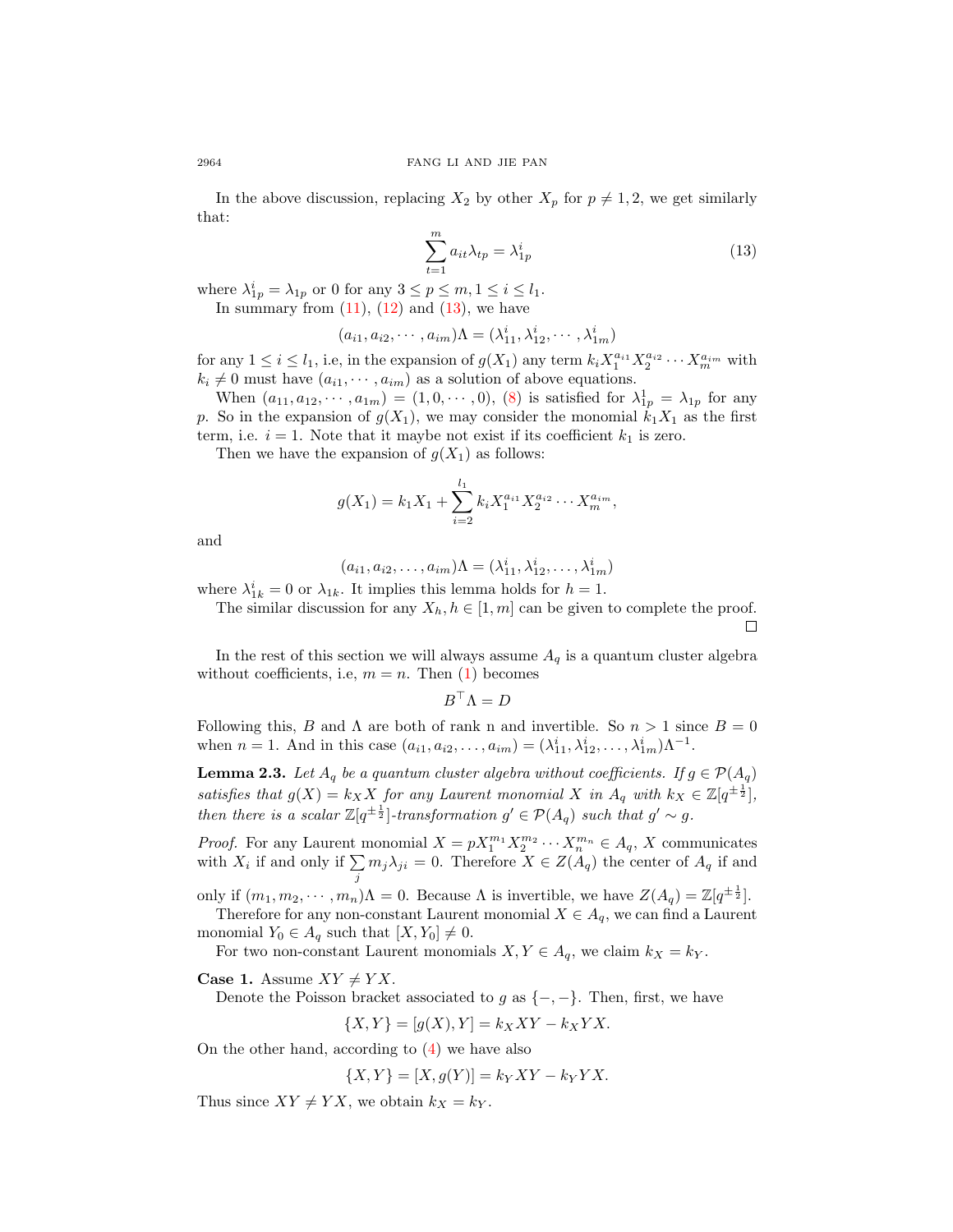Case 2. Assume  $XY = YX$ .

Since  $X, Y \notin Z(A_q)$ , there are Laurent monomials  $M, N$  in  $A_q$  such that  $XM \neq$  $MX, YN \neq NY$ . Then from Case 1, we have  $k_X = k_M$ ,  $k_Y = k_N$ .

If either  $YM \neq MY$  or  $XN \neq NX$ , then  $k_Y = k_M$  or  $k_X = k_N$ . It follows that  $k_X = k_Y$ .

Otherwise,  $YM = MY$  and  $XN = NX$ . It is easy to see that  $X(MN) \neq$  $(MN)X, Y(MN) \neq (MN)Y$ . So, from Case 1,  $k_X = k_{MN} = k_Y$ .

Then, there exists a fixed element  $k_0 \in \mathbb{Z}[q^{\pm \frac{1}{2}}]$  such that  $k_0 = k_X$  for any nonconstant Laurent monomial  $X \in A_q$ . It follows that for any such X,

<span id="page-6-0"></span>
$$
g(X) = k_0 X. \tag{14}
$$

For any constant  $a \in \mathbb{Z}[q^{\pm \frac{1}{2}}]$  and any  $W \in A_q$ , we have

$$
[g(a), W] = \{a, W\} = [a, g(W)] = 0.
$$

Therefore  $g(a) \in Z(A_q) = \mathbb{Z}[q^{\pm \frac{1}{2}}]$ , that is,  $g(a)$  is a constant.

Let g' be the  $k_0$ -scalar linear transformation of  $A_q$ , that is, for any  $W \in A_q$ , define  $g'(W) = k_0 W$ . Trivially,  $g' \in \mathcal{P}(A_q)$ .

By [\(14\)](#page-6-0) and since  $g(a)$  is a constant for any  $a \in \mathbb{Z}[q^{\pm \frac{1}{2}}]$ , we have  $\text{Im}(g - g') \subseteq$  $Z(A_q) = \mathbb{Z}[q^{\pm \frac{1}{2}}]$ . It means that  $g \sim g'$ .

<span id="page-6-2"></span>**Lemma 2.4.** Let  $A_q$  be a quantum cluster algebra without coefficients. Then for any  $g \in \mathcal{P}(A_{a}),$ 

(a) for any Laurent monomial X in  $A_q$ ,  $g(X) = k_X X + k'_X$ , where  $k_X, k'_X \in$  $\mathbb{Z}[q^{\pm \frac{1}{2}}];$ 

(b) there is a scalar  $\mathbb{Z}[q^{\pm \frac{1}{2}}]$ -transformation  $g_0 \in \mathcal{P}(A_q)$  such that  $g_0 \sim g$ .

Proof. (a) According to Lemma [2.2,](#page-3-1)

$$
g(X_h) = k_1^h X_h + \sum_{i=2}^{l_h} k_i^h X_1^{a_{i1}^h} X_2^{a_{i2}^h} \cdots X_n^{a_{in}^h},
$$
\n(15)

where

$$
(a_{i1}^h, a_{i2}^h, \dots, a_{in}^h) \Lambda = (\lambda_{h1}^i, \lambda_{h2}^i, \dots, \lambda_{hn}^i)
$$

and  $\lambda_{hp}^i = 0$  or  $\lambda_{hp}$  for  $1 \leq p \leq n$ . For  $m_1, \dots, m_n \in \mathbb{Z}$ , assume

<span id="page-6-1"></span>
$$
g(X_1^{m_1} X_2^{m_2} \cdots X_n^{m_n}) = \sum_{j=1}^l f_j X_1^{c_{j1}} X_2^{c_{j2}} \cdots X_n^{c_{jn}},
$$
\n(16)

satisfying  $c_{1t} = m_t$  for  $t \in [1, n]$ , as a  $\mathbb{Z}[q^{\pm \frac{1}{2}}]$ -linearly independent expansion except that  $f_1$  may be zero. Let  $\{-,-\}$  be the Poisson structure correspond to g.

According to  $(4)$ , we have:

$$
\{X_1, X_1^{m_1} X_2^{m_2} \cdots X_n^{m_n}\}\
$$
\n
$$
= [g(X_1), X_1^{m_1} X_2^{m_2} \cdots X_n^{m_n}]
$$
\n
$$
= k_1^1 X_1^{m_1+1} X_2^{m_2} \cdots X_n^{m_n} - k_1^1 X_1^{m_1} X_2^{m_2} \cdots X_n^{m_n} X_1
$$
\n
$$
+ \sum_{i=2}^{l_1} k_i^1 X_1^{a_{i11}} \cdots X_n^{a_{in}^1} X_1^{m_1} \cdots X_n^{m_n} - \sum_{i=2}^{l_1} k_i^1 X_1^{m_1} \cdots X_n^{m_n} X_1^{a_{i1}^1} \cdots X_n^{a_{in}^1}
$$
\n
$$
= k_1^1 (1 - q^{\sum_{i=1}^{n} m_i \lambda_{i1}}) X_1^{m_1+1} X_2^{m_2} \cdots X_n^{m_n}
$$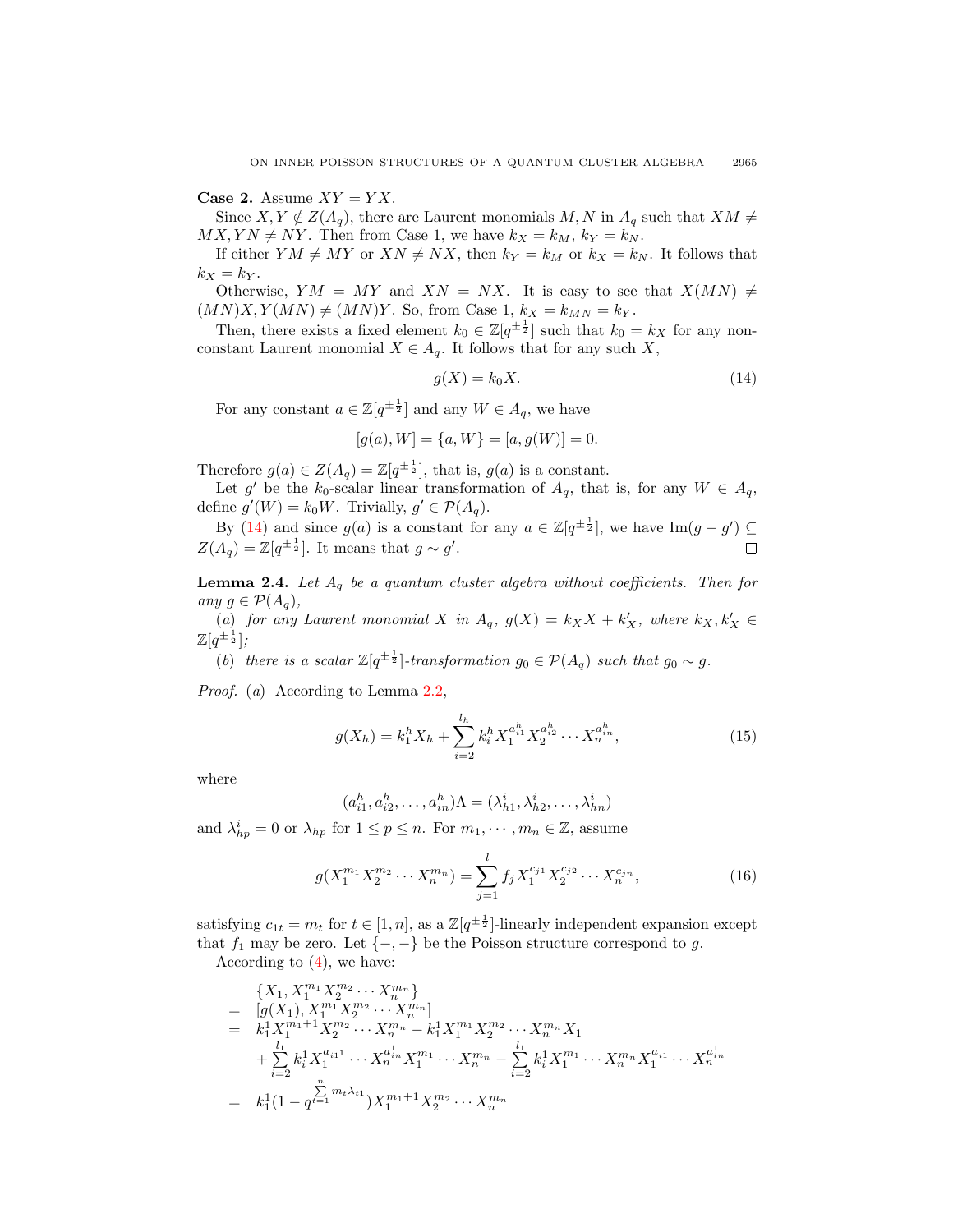$$
+\sum_{i=2}^{l_1} k_i^1 (q^{r>s} - q^{r  
=  $k_1^1 (1 - q^{t=1}) X_1^{m_1+1} X_2^{m_2} \cdots X_n^{m_n}$   
+  $\sum_{i=2}^{l_1} k_i^1 q^{r>s} {a_{ir}^1 m_s \lambda_{rs}} (1 - q^{r,s=1} {a_{ir}^1 m_s \lambda_{sr}}) X_1^{m_1 + a_{i1}^1} \cdots X_n^{m_n + a_{in}^1};$
$$

on the other hand,

$$
\{X_1, X_1^{m_1} X_2^{m_2} \cdots X_n^{m_n}\} = [X_1, g(X_1^{m_1} X_2^{m_2} \cdots X_n^{m_n})]
$$
  

$$
= \sum_{j=1}^l f_j(X_1^{c_{j1}+1} X_2^{c_{j2}} \cdots X_n^{c_{jn}} - X_1^{c_{j1}} X_2^{c_{j2}} \cdots X_n^{c_{jn} X_1})
$$
  

$$
= \sum_{j=1}^l f_j(1 - q^{t=1}^{c_{j1} \lambda_{t1}}) X_1^{c_{j1}+1} X_2^{c_{j2}} \cdots X_n^{c_{jn}}
$$

Note that in the last step of the first expansion of  $\{X_1, X_1^{m_1} X_2^{m_2} \cdots X_n^{m_n}\}$ , we have

<span id="page-7-2"></span>
$$
\sum_{r,s=1}^{n} a_{ir}^{1} m_s \lambda_{sr} = -\sum_{s=1}^{n} \left( \sum_{r=1}^{n} a_{ir}^{1} \lambda_{rs} \right) m_s = -(a_{i1}^{1} \cdots a_{in}^{1}) \Lambda (m_1 \cdots m_n)^{\top}
$$
  
= -(\lambda\_{11}^{i} \cdots \lambda\_{1n}^{i}) (m\_1 \cdots m\_n)^{\top}. (17)

The last steps of the two kinds of expansions of  $\{X_1, X_1^{m_1} X_2^{m_2} \cdots X_n^{m_n}\}$  are both in  $\mathbb{Z}[q^{\pm \frac{1}{2}}]$ -linearly independent forms, which are the same due to the algebraic independence of  $\{X_1, X_2, \cdots, X_m\}$ . Hence, for some  $l_0 \leq l_1, l$ , there are  $l_0 - 1$ monomials with non-zero-coefficients in the last steps of two kinds of expansions above respectively and the coefficients of other monomials are all zeros, besides the first terms in these two expansion which maybe be zero or non-zero in the various cases.

Without loss of generality, suppose the  $l_0-1$  monomials with non-zero-coefficients are just those ones whose indexes are with  $2 \leq i \leq l_0$  and  $2 \leq j \leq l_0$  respectively in the last steps of two kinds of expansions above, that is, we assume they are in one-by-one correspondence indexed by  $i = 2, \dots, l_0$ .

Thus, due to the above discussion, from comparation of coefficients, we obtain that

<span id="page-7-0"></span>
$$
A_1 = k_1^1 (1 - q^{t-1}^{m_t \lambda_{t1}}) X_1^{m_1+1} X_2^{m_2} \cdots X_n^{m_n} = f_1 (1 - q^{t-1}^{m_t \lambda_{t1}}) X_1^{c_{11}+1} X_2^{c_{12}} \cdots X_n^{c_{1n}}.
$$
\n(18)

When  $2 \leq i \leq l_0$ ,

<span id="page-7-1"></span>
$$
0 \neq k_1^1 q^{r>s} \sum_{i_1, i_2, \ldots, i_k}^{n} a_{i_1, i_1, i_2, \ldots, i_k}^{n} (1 - q^{r, s-1} \sum_{i_1, i_2, \ldots, i_k}^{n} X_1^{m_1 + n} \cdots X_n^{m_n + n} \cdots (19)
$$
  
=  $f_i (1 - q^{t-1} \sum_{i_1, i_2, \ldots, i_k}^{n} X_1^{c_{i_1} + 1} X_2^{c_{i_2} + \ldots + x_n^{c_{i_n}} \cdots (19))$ 

When  $l_0 < i \leq l_h, l_0 < j \leq l$ ,

<span id="page-7-3"></span>
$$
0 = k_i^1 q^{r>s} \sum_{i,m}^{a_{ir}^1 m_s \lambda_{rs}} (1 - q^{r,s=1} \sum_{i,m}^{a_{ir}^1 m_s \lambda_{sr}}) X_1^{m_1 + a_{i1}^1} \cdots X_n^{m_n + a_{in}^1}
$$
  
=  $f_j (1 - q^{r=1} \sum_{i,m}^{a_{ir}^1 m_s} X_1^{c_{j1} + 1} X_2^{c_{j2}} \cdots X_n^{c_{jn}}$ . (20)

In [\(18\)](#page-7-0), we have that  $A_1 = 0$  if and only if  $\sum_{t=1}^{n} m_t \lambda_{t1} = 0$ ; otherwise,  $A_1 \neq 0$  then  $f_1 = k_1^1.$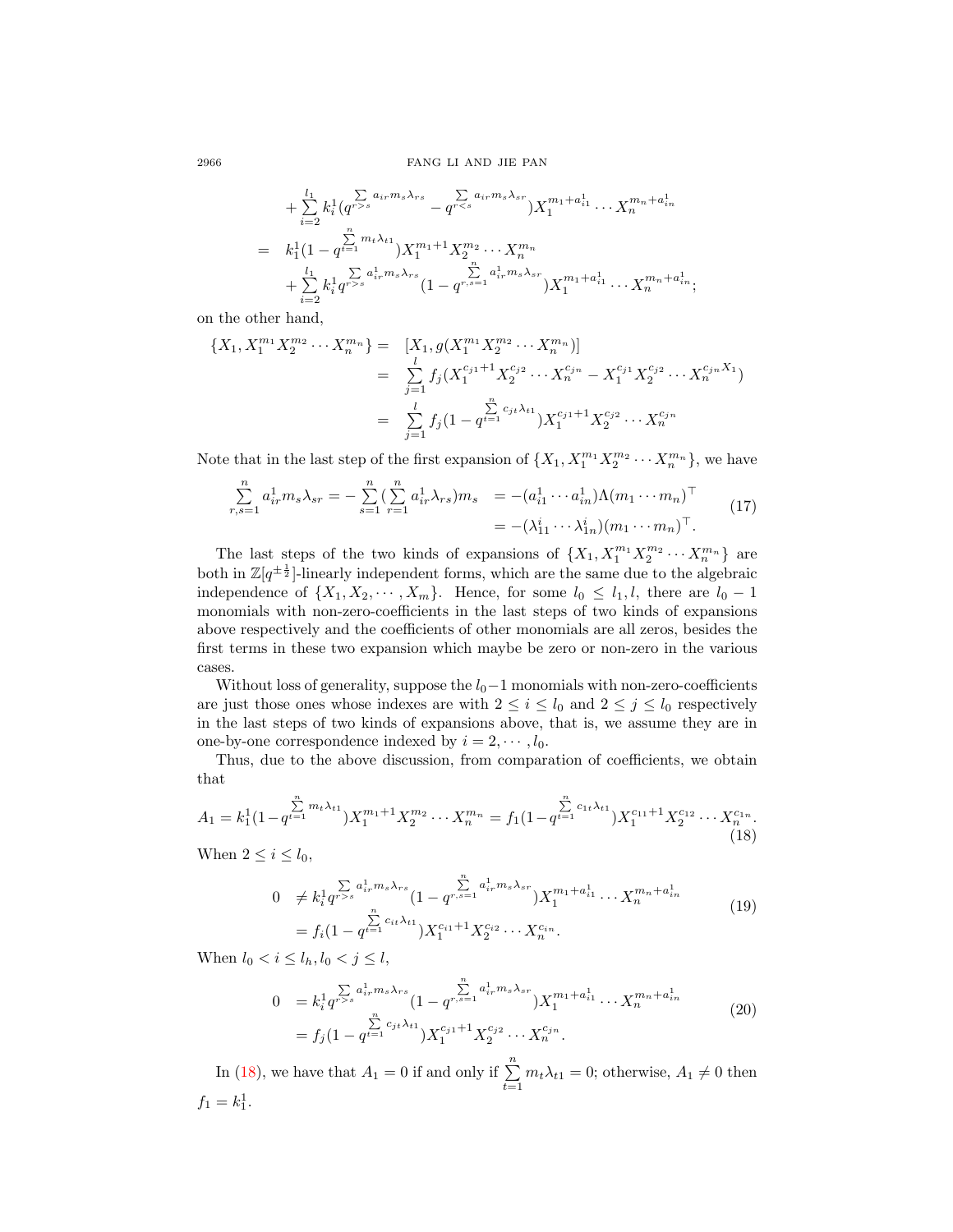From [\(19\)](#page-7-1) and [\(17\)](#page-7-2), we obtain that for  $2 \leq i \leq l_0$ ,

$$
\begin{cases}\nc_{i1} = m_{1} + a_{i1}^{1} - 1 \\
c_{ip} = m_{p} + a_{ip}^{1}, \text{ for } 2 \leq p \leq n \\
0 \neq \sum_{r,s=1}^{n} a_{ir} m_{s} \lambda_{sr} = -\sum_{s=1}^{n} \lambda_{1s}^{i} m_{s} \\
0 \neq \sum_{t=1}^{n} c_{it} \lambda_{t1} = \sum_{t=1}^{n} (m_{t} + a_{it}^{1}) \lambda_{t1} = \sum_{t=1}^{n} m_{t} \lambda_{t1} + \lambda_{11}^{i} = \sum_{t=1}^{n} m_{t} \lambda_{t1}.\n\end{cases}
$$

From [\(20\)](#page-7-3) and [\(17\)](#page-7-2), we obtain that for  $i, j > l_0$ ,

<span id="page-8-1"></span>
$$
\sum_{s=1}^{n} \lambda_{1s}^{i} m_s = \sum_{p=1}^{n} c_{jp} \lambda_{p1} = 0.
$$
 (21)

In conclusion,  $(c_{j1}, \dots, c_{jn})$  with  $f_j \neq 0$  must satisfy one of [\(18\)](#page-7-0), [\(19\)](#page-7-1) and [\(20\)](#page-7-3) for any  $j = 1, 2, \dots, l_0$ .

In the same way, replacing  $X_1$  by  $X_h$ ,  $h \in [1, n]$ , we will also obtain three equalities similar to [\(18\)](#page-7-0), [\(19\)](#page-7-1) and [\(20\)](#page-7-3) such that  $(c_{i1}, \dots, c_{in})$  with  $f_i \neq 0$  satisfies one of three equalities.

According to our assumption, we always have  $(c_{11}, \dots, c_{1n}) = (m_1, \dots, m_n)$ . Now we want to prove by contradiction that  $(c_{i1}, \dots, c_{in})$  can only be  $(0, \dots, 0)$ 

for  $2 \leq j \leq l$ . Hence, we first assume that  $(c_{j1}, \dots, c_{jn}) \neq (0, \dots, 0)$  in this case. We can choose some special  $m_1^o, \cdots, m_n^o \in \mathbb{Z}_{\geq 0}^n$  such that

<span id="page-8-0"></span>
$$
\begin{cases}\n\sum_{t=1}^{n} m_t^o \lambda_{th} \neq \lambda_{ih} \text{ for any } i, h \\
\sum_{t=1}^{n} m_t^o \lambda_{th} \neq 0 \text{ for any } i, h \\
m_t^o \geq 0 \text{ for any } t\n\end{cases}
$$
\n(22)

For any  $X_h$ ,  $h \in [1, n]$ , we first claim that under the condition  $(22)$ ,  $(c_{j1}, \dots, c_{jn})$ with  $f_j \neq 0$  does not satisfy the equality similar to [\(19\)](#page-7-1).

In fact, because  $\Lambda$  is invertible, so since  $(c_{j1}, \dots, c_{jn}) \neq (0, \dots, 0)$ , we have  $(c_{j1}, \dots, c_{jn})\Lambda \neq (0, \dots, 0)$ . Therefore  $(c_{j1}, \dots, c_{jn})$  can not satisfy an equality similar to [\(20\)](#page-7-3) for all  $h \in [1, n]$ , i.e. it must satisfy some equations similar to [\(18\)](#page-7-0) or [\(19\)](#page-7-1) for some h. Therefore all of the possible  $(c_{j1}, \dots, c_{jn}) \neq (0, \dots, 0)$  are  $(m_1^o + a_{i1}^h, \dots, m_h^o + a_{ih}^h - 1, \dots, m_n^o + a_{in}^h)$  for some *i* and *h*. Hence for any *h*, by  $(22),$  $(22),$ 

$$
\sum_{t=1}^{n} c_{jt} \lambda_{th} = \sum_{t=1}^{n} (m_t^o + a_{it}^p) \lambda_{th} - \lambda_{ph} = \sum_{t=1}^{n} m_t^o \lambda_{th} + \lambda_{ph}^i - \lambda_{ph}
$$

$$
= \begin{cases} \sum_{t=1}^{n} m_t^o \lambda_{th} \neq 0, & \text{if } \lambda_{ph}^i = \lambda_{ph} \\ \sum_{t=1}^{n} m_t^o \lambda_{th} - \lambda_{ph} \neq 0, & \text{if } \lambda_{ph}^i = 0. \end{cases}
$$

So for any h,  $(0, \dots, 0)$  is the only  $(c_{i1}, \dots, c_{in})$  satisfying the equalities similar to [\(20\)](#page-7-3),  $(m_1^o, \dots, m_n^o)$  is the only  $(c_{11}, \dots, c_{1n})$  satisfying the equalities similar to [\(18\)](#page-7-0), while all of that

$$
(m_1^o + a_{i1}^p, \cdots, m_p^o + a_{ip}^p - 1, \cdots, m_n^o + a_{in}^p)
$$

satisfy the equalities similar to [\(19\)](#page-7-1).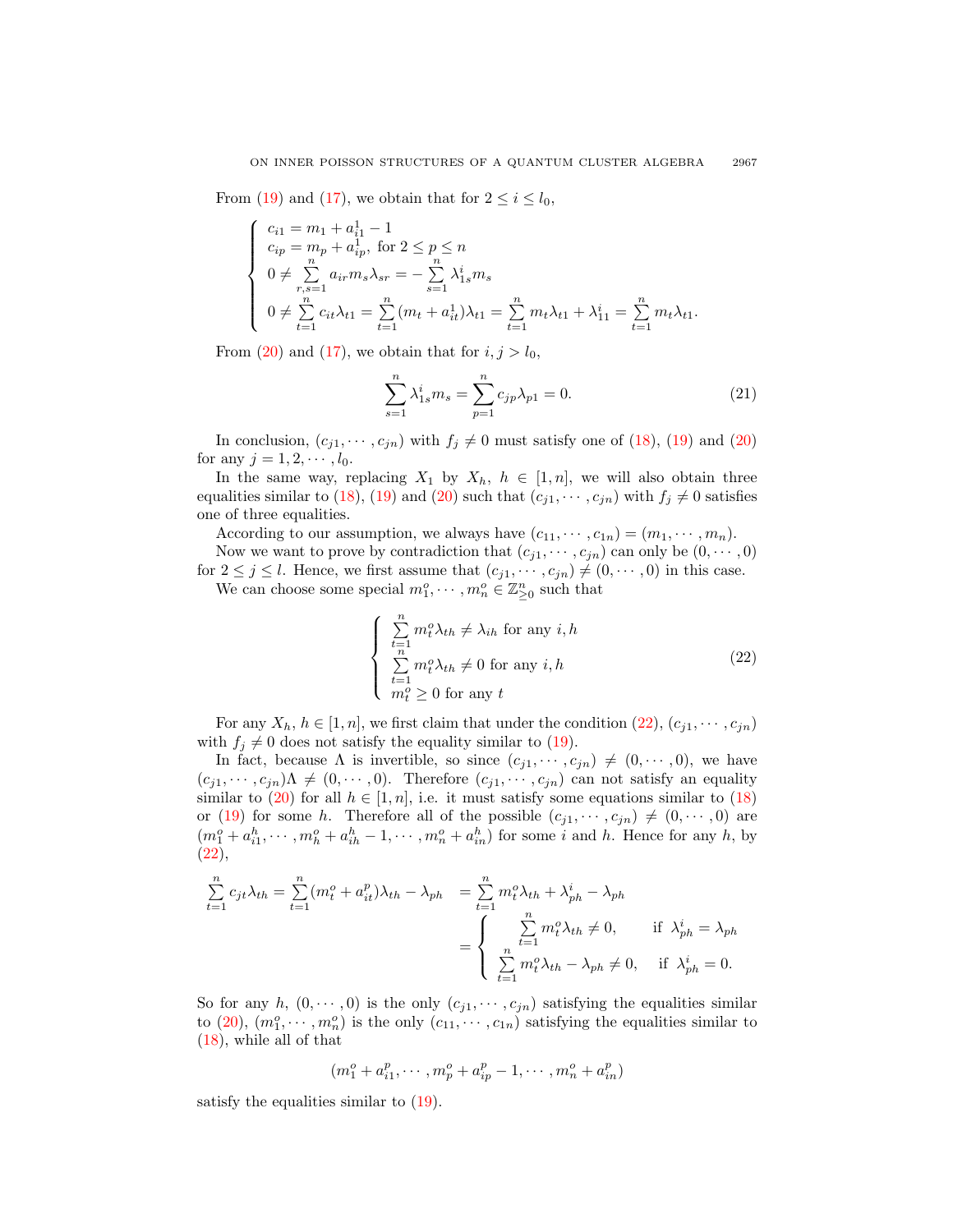Hence for any  $(c_{i1}, \dots, c_{in}) \neq (0, \dots, 0)$  with  $2 \leq j \leq l_0$ , we have

$$
c_{j1} = m_1^o + a_{j1}^1 - 1 = \dots = m_1^o + a_{j1}^n
$$
  
\n
$$
\vdots \qquad \vdots \qquad \vdots
$$
  
\n
$$
c_{jn} = m_n^o + a_{jn}^1 = \dots = m_1^o + a_{jn}^n - 1.
$$
  
\n(23)

<span id="page-9-0"></span>,

Then for any  $h_1 \neq h_2$ ,

$$
\left\{\begin{array}{l} a_{jh_1}^{h_1}-1=a_{jh_1}^{h_2}\\ a_{j_1}^{h_1}=a_{jh_2}^{h_2}-1\\ a_{jh}^{h_1}=a_{jh}^{h_2}, \quad \text{for any } h\neq h_1, h_2\\ a_{jh}^{h_1}=a_{jh}^{h_2}, \quad \text{for any } h\neq h_1, h_2 \end{array}\right.
$$

Therefore,

$$
\sum_{h=1}^{n} a_{jh}^{h_1} \lambda_{hh_1} = \lambda_{h_1 h_1}^j = 0 = \lambda_{h_1 h_1}
$$

and

$$
\sum_{h=1}^{n} a_{jh}^{h_1} \lambda_{hh_2} = \sum_{h=1}^{n} a_{jh}^{h_2} \lambda_{hh_2} + \lambda_{h_1h_2} = \lambda_{h_2h_2}^j + \lambda_{h_1h_2} = \lambda_{h_1h_2}
$$

for any  $h_1, h_2$ . Hence  $(a_{j1}^{h_1}, \dots, a_{jn}^{h_n})\Lambda = (\lambda_{h_11}, \dots, \lambda_{h_1n})$ . Again because  $\Lambda$  is invertible, we have  $(a_{j1}^{h_1}, \cdots, a_{jn}^{h_n}) = e_{h_1}$ . Therefore by [\(23\)](#page-9-0) we get

$$
(c_{j1}, \dots, c_{jn}) = (m_1^o, \dots, m_n^o) + (a_{j1}^{h_1}, \dots, a_{jn}^{h_1}) - e_{h_1} = (m_1^o, \dots, m_n^o),
$$

which contradicts to our assumption as  $j \geq 2$ . Thus in conclusion, under the condition [\(22\)](#page-8-0),  $(c_{j1}, \dots, c_{jn})$  with  $f_j \neq 0$  does not satisfy the equality similar to  $(19)$  for any h.

Hence, indeed, the case satisfying the equality similar to [\(19\)](#page-7-1) would not happen under the assumption of  $(22)$ . It means for any h, we only have  $(20)$  to hold for  $2 \leq i \leq l_h$ . Therefore,  $\sum_{s=1}^{n} \lambda_{hs}^i m_s^o = 0$  for any h and  $2 \leq i \leq l_h$  according to [\(21\)](#page-8-1). Define sets:

 $S_{ih} = \{ (m_1, \dots, m_n) \in \mathbb{Z}_{\geq 0}^n \mid (m_1, \dots, m_n) \Lambda = (t_1, \dots, t_{h-1}, \lambda_{ih}, t_{h+1}, \dots, t_n) \}$  $\forall t_1, \dots, t_{h-1}, t_{h+1}, \dots, t_n \in \mathbb{Z} \}$  for any  $i, h \in [1, n];$ 

 $T_h = \{ (m_1, \dots, m_n) \in \mathbb{Z}_{\geq 0}^n \mid (m_1, \dots, m_n) \Lambda = (t_1, \dots, t_{h-1}, 0, t_{h+1}, \dots, t_n) \}$  $\forall t_1, \dots, t_{h-1}, t_{h+1}, \dots, t_n \in \mathbb{Z} \}$  for any  $h \in [1, n]$ .

Then the set of positive integer vectors  $(m_1, \dots, m_n)$  satisfying  $(22)$  is equal to the set

$$
\mathbb{Z}_{\geq 0}^n \setminus \bigcup_{i,h \in [1,n]} (S_{ih} \cup T_i).
$$

For any  $i, h$ , the sets  $S_{ih}, T_i$  lie discretely in their corresponding  $(n-1)$ -dimensional nonnegative cones  $C_{ih}, D_i$  in  $\mathbb{Q}^n$  respectively. All of  $C_{ih}, D_i$  are contained in the *n*-dimensional nonnegative cone (or say, the first quadrant)  $\mathbb{Q}_{\geq 0}^n$  of  $\mathbb{Q}^n$ . Let  $C' = \bigcup (C_{ih} \cup D_i).$ 

$$
i,\scriptstyle h\in\left[ 1,n\right]
$$

It is easy to see that every *l*-dimensional nonnegative cone included in  $\mathbb{Q}^n_{\geq 0}$  can be seen uniquely as an intersection of an *l*-dimensional linear subspace and  $\mathbb{Q}^n_{\geq 0}$ for any  $l \leq n$ . Denote by  $P_{ih}$  the  $(n-1)$ -dimensional linear subspace such that  $C_{ih} = P_{ih} \bigcap \mathbb{Q}_{\geq 0}^n$  and by  $Q_i$  the  $(n-1)$ -dimensional linear subspace such that  $D_i = Q_i \cap \overline{Q}^n_{\geq 0}$  for  $i, h \in [1, n]$ .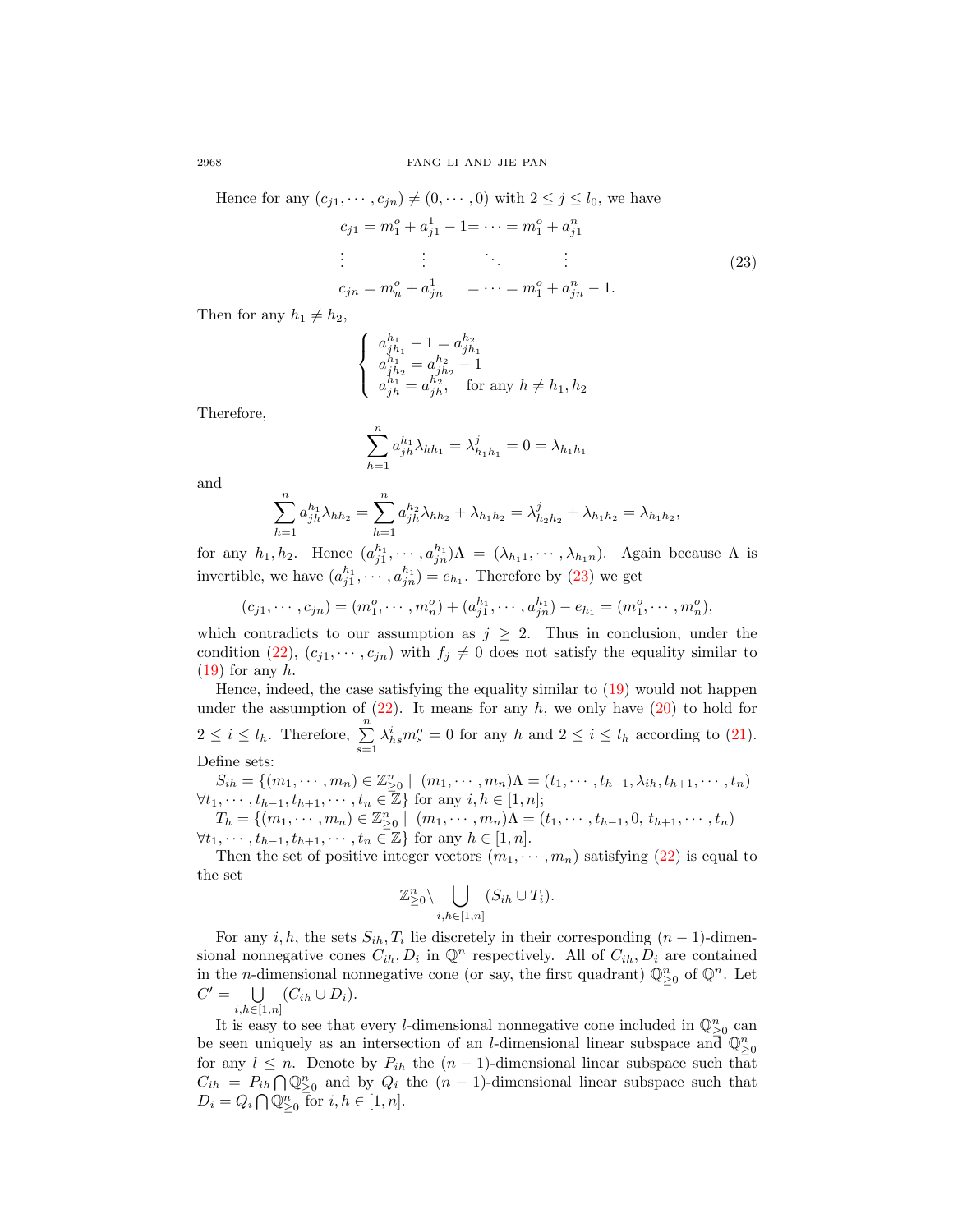Let  $P' = \bigcup$  $\bigcup_{i,h\in[1,n]} P_{ih} \cup Q_i$ . Then,  $C' \subseteq P'$ .

Assume there is at most  $p(< n)$  linearly independent vectors in  $\mathbb{Q}^n_{\geq 0} \setminus C'$ . Let  $P_0$  be the subspace spanned by these p linearly independent vectors. Then  $\mathbb{Q}^n_{\geq 0} \subseteq$  $P_0\bigcup C' \subseteq P_0\bigcup P'$ . But the standard basis  $\{e_1,\dots, e_n\} \subseteq \mathbb{Q}_{\geq 0}^n$ . It follows that  $\mathbb{Q}^n \subseteq P_0 \cup P'$ , which contradicts to the well-known fact that every finite *n*-dimensional linear space can not be contained in a union of finitely many subspaces with dimensions less than  $n$ .

Hence, we can find *n* linearly independent vectors in  $\mathbb{Q}_{\geq 0}^n \setminus C'$ , say  $v_1, \dots, v_n \in$  $\mathbb{Q}^n_{\geq 0}$ , whose coordinates satisfy respectively the condition  $\overline{(22)}$  $\overline{(22)}$  $\overline{(22)}$ .

Now, we can find an  $a \in \mathbb{Z}_+$  such that  $av_i \in \mathbb{Z}_{\geq 0}^n$ . Without loss of generality, we may think for each  $av_i = (m_{1i}^o, \dots, m_{ni}^o)$   $(i = 1, \dots, n)$ , the condition [\(22\)](#page-8-0) still is satisfied. Otherwise, the only possibility is that the first condition in [\(22\)](#page-8-0) is not satisfied, then we can always replace a by ra for certain  $r \in \mathbb{Z}_+$  such that the first condition in  $(22)$  is satisfied, too.

In summary, we can obtain  $\mathbb{Q}$ -linearly independent vectors  $av_i = (m_{1i}^o, \dots, m_{ni}^o) \in$  $\mathbb{Z}_{\geq 0}^n$   $(i = 1, \cdots, n)$  satisfying [\(22\)](#page-8-0).

And as we discussed above, the following equation is satisfied:

$$
\begin{pmatrix}\n\lambda_{h1}^i & \cdots & \lambda_{hn}^i\n\end{pmatrix}\n\begin{pmatrix}\nm_{11}^o & \cdots & m_{1n}^o \\
\vdots & \ddots & \vdots \\
m_{n1}^o & \cdots & m_{nn}^o\n\end{pmatrix} = 0
$$

So  $(\lambda_{h1}^i, \dots, \lambda_{hn}^i)$  can only be  $(0, \dots, 0)$  for any  $h, 2 \le i \le l_1$ . Then it follows from Lemma [2.2](#page-3-1) that for any h and  $2 \leq i \leq l_1$ .

<span id="page-10-0"></span>
$$
(a_{i1}^h, \cdots, a_{in}^h) = (0, \cdots, 0). \tag{24}
$$

Then, we have  $g(X_h) = k_1^h X_h + k_2^h$  where  $k_2^h \in \mathbb{Z}[q^{\pm \frac{1}{2}}]$ .

For general  $(m_1, \dots, m_n) \in \mathbb{Z}^n$  such that  $X_1^{m_1} \dots X_n^{m_n}$  is a Laurent monomial in  $A_q$ . According to our above discussion and by  $(24)$ , we have

$$
k_1^1 (1 - q^{\sum_{i=1}^n m_i \lambda_{t1}}) X_1^{m_1 + 1} X_2^{m_2} \cdots X_n^{m_n} = \{X_1, X_1^{m_1} \cdots X_n^{m_n}\}
$$
  
= 
$$
\sum_j f_j (1 - q^{\sum_{i=1}^n c_{jt} \lambda_{t1}}) X_1^{c_{j1} + 1} X_2^{c_{j2}} \cdots X_n^{c_{jn}}
$$

So we have  $\sum_{t=1}^{n} c_{jt} \lambda_{t1} = 0$  for any  $j \geq 2$ . Replacing  $X_1$  by  $X_h$ ,  $h \in [1, n]$ , we obtain that  $(c_{j1}, \dots, c_{jn})\Lambda = 0$  for any  $j \geq 2$ . However, it contradicts to that  $\Lambda$  is invertible since we have assumed  $(c_{i1}, \dots, c_{in}) \neq (0, \dots, 0)$ .

Hence  $(c_{j1}, \dots, c_{jn}) = (0, \dots, 0)$  for any  $j \ge 2$ .

Then by [\(16\)](#page-6-1), we get  $g(X_1^{m_1} \cdots X_n^{m_n}) = f_1 X_1^{m_1} \cdots X_n^{m_n} + f_2$ , where  $f_1, f_2 \in$  $\mathbb{Z}[q^{\pm \frac{1}{2}}]$ . That is, for any cluster Laurent monomial X in  $A_q$ ,

<span id="page-10-1"></span>
$$
g(X) = k_X X + k'_X,\tag{25}
$$

where  $k_X, k'_X \in \mathbb{Z}[q^{\pm \frac{1}{2}}].$ 

(b) For any  $g \in \mathcal{P}(A_q)$ , by [\(25\)](#page-10-1), we define g' to be the map satisfying  $g'(X) =$  $k_X X$  for any cluster Laurent monomial  $X \in A_q$  and  $g'(a) = 0$  for any  $a \in \mathbb{Z}[q^{\pm \frac{1}{2}}]$ . Trivially,  $g' \in \mathcal{P}(A_q)$ . Since Im $(g - g') \subseteq Z(A_q)$ , we have  $g \sim g'$ .

By Lemma [2.3,](#page-5-1) there is a scalar  $\mathbb{Z}[q^{\pm \frac{1}{2}}]$ -transformation  $g_0 \in \mathcal{P}(A_q)$  such that  $g_0 \sim g'$ . It follows that  $g_0 \sim g$ . □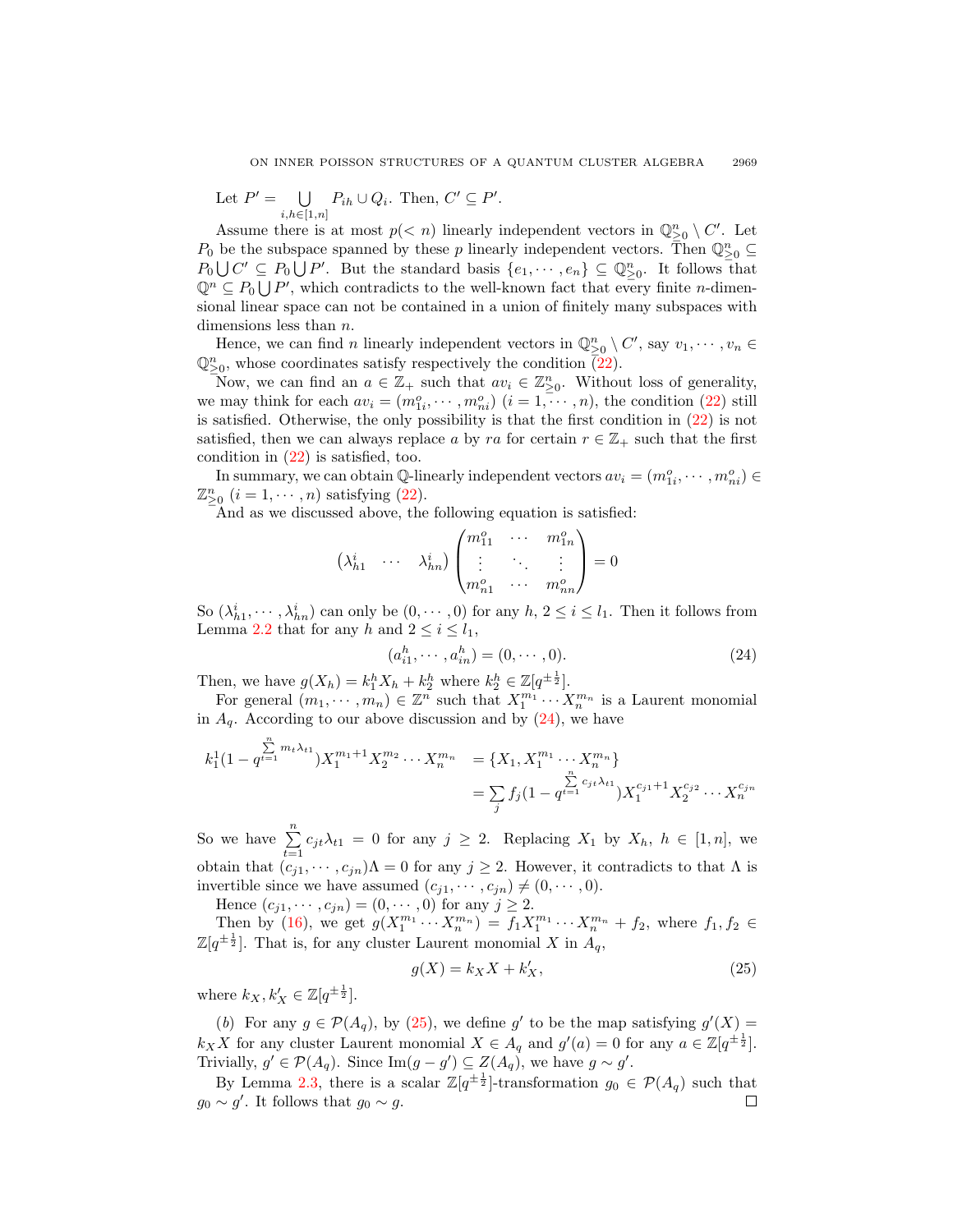Combining Lemma [2.3](#page-5-1) and Lemma [2.4,](#page-6-2) we get our main result on inner Poisson structures.

<span id="page-11-0"></span>**Theorem 2.5.** Let  $A_q$  be a quantum cluster algebra without coefficients, any inner Poisson structure on  $A_q$  must be a standard Poisson structure.

*Proof.* According to Theorem [2.1,](#page-3-2) any inner Poisson bracket on  $A_q$  corresponds to a linear transformation  $g \in \mathcal{P}(A_q)$  up to isomorphism. By Lemma [2.3](#page-5-1) and Lemma [2.4,](#page-6-2) we can choose a scalar linear transformation  $g'$  in the iso-class of  $g$ , that is,  $g'(W) = k_0 W$  for a fixed element  $k_0 \in \mathbb{Z}[q^{\pm \frac{1}{2}}]$  and for any  $W \in A_q$ . It follows that  $ham(W) = k_0[W, -]$  for any  $W \in A_q$ , which means the Poisson structure is standard. □

3. On locally inner Poisson structures. First we introduce the following definitions and results in [\[7\]](#page-13-0).

**Definition 3.1.** (a) For a quantum cluster algebra  $A<sub>q</sub>$ , one of its extended cluster  $\tilde{X}(t) = (X_1, \dots, X_m)$  at  $t \in \mathbb{T}_n$  is said to be **log-canonical** with respect to a Poisson structure  $(A_q, \cdot, \{-, -\})$  if  $\{X_i, X_j\} = \omega_{ij} X^{e_i + e_j}$ , where  $\omega_{ij} \in \mathbb{Z}[q^{\pm \frac{1}{2}}]$  for any  $i, j \in [1, m]$ .

(b) A Poisson structure  $\{-,-\}$  on a quantum cluster algebra  $A_q$  is called **compatible** with  $A_q$  if all clusters in  $A_q$  are log-canonical with respect to  $\{-, -\}.$ 

In [\[7\]](#page-13-0), we define the cluster decomposition of a quantum cluster algebra as following. Let  $A_{q,I_1}, A_{q,I_2}$  be two quantum cluster algebras with initial seeds  $(\tilde{X}_{I_1}, \tilde{B}_{I_1},$  $\Lambda_{I_1}$ ) and  $(\tilde{X}_{I_2}, \tilde{B}_{I_2}, \Lambda_{I_2})$  respectively, and let  $\Theta$  be an  $|I_1| \times |I_2|$  integer matrix satisfying

<span id="page-11-1"></span>
$$
\begin{cases}\n\tilde{B}_{I_1}^{\top} \Theta = O \\
\Theta \tilde{B}_{I_2} = O.\n\end{cases} (26)
$$

Define  $A_{q,I_1} \bigsqcup_\Theta A_{q,I_2}$  to be the algebra equivalent to  $A_{q,I_1} \bigotimes_{\mathbb{Z}[q^{\pm \frac{1}{2}}]} A_{q,I_2}$  as a  $\mathbb{Z}[q^{\pm \frac{1}{2}}]$ module with twist multiplication:

<span id="page-11-2"></span>
$$
(a \otimes b)(c \otimes d) = \sum_{i,j} k_i l_j q^{\frac{1}{2}\bar{r}_i^{\top} \Theta \bar{s}_j} a \tilde{X}_{I_1}^{\bar{s}_j} \otimes \tilde{X}_{I_2}^{\bar{r}_i} d \tag{27}
$$

for  $b = \sum$  $\sum\limits_{i}k_{i}\tilde{X}^{\bar{r}_{i}}_{I_{2}},c=\sum\limits_{j}% \tilde{X}_{I_{2}}^{I_{1}}$  $\sum\limits_j l_j \tilde{X}^{\bar{s}_j}_{I_1}$  $I_1^{s_j}$ , where  $\bar{r}_i, \bar{s}_j$  are exponential column vectors.

Let  $A_{q,I_i}$  be quantum cluster algebras with initial seeds  $(\tilde{X}_{I_i}, \tilde{B}_{I_i}, \Lambda_{I_i})$  for  $i \in$  $[1, r]$ .  $\Box$  is associative in the sense that

$$
(A_{q,I_1} \bigsqcup_{\Theta_1} A_{q,I_2}) \bigsqcup_{\Theta'} A_{q,I_3} = A_{q,I_1} \bigsqcup_{\Theta''} (A_{q,I_2} \bigsqcup_{\Theta_3} A_{q,I_3}),
$$

where

$$
\Theta' = \begin{pmatrix} \Theta_2 \\ \Theta_3 \end{pmatrix}, \quad \Theta'' = \begin{pmatrix} \Theta_1 & \Theta_2 \end{pmatrix}.
$$

**Theorem 3.2.** [\[7\]](#page-13-0) Let  $A_q$  be a quantum cluster algebra with initial seed  $(X, B, \Lambda)$ and  $\{-,-\}$  a compatible Poisson bracket on  $A_q$ . Assume  $\Omega$  is the Poisson matrix of the initial cluster with respect to  $\{-,-\}$ ,  $\tilde{B}$  has the decomposition  $\tilde{B} = \bigoplus_{i=1}^{r}$  $i=1$  $\tilde{B}_{I_i}$  with indecomposables  $\tilde{B}_{I_i}$  for  $i \in [1, r]$ , and  $A_{q, I_i}$  is the quantum cluster indecomposable subalgebra of  $A_q$  determined by  $(\tilde{B}_{I_i}, \Lambda_{I_i})$ . Then  $A_q \cong \bigsqcup$  $\mathop{\textstyle \int}\limits_i A_{q,I_i}.$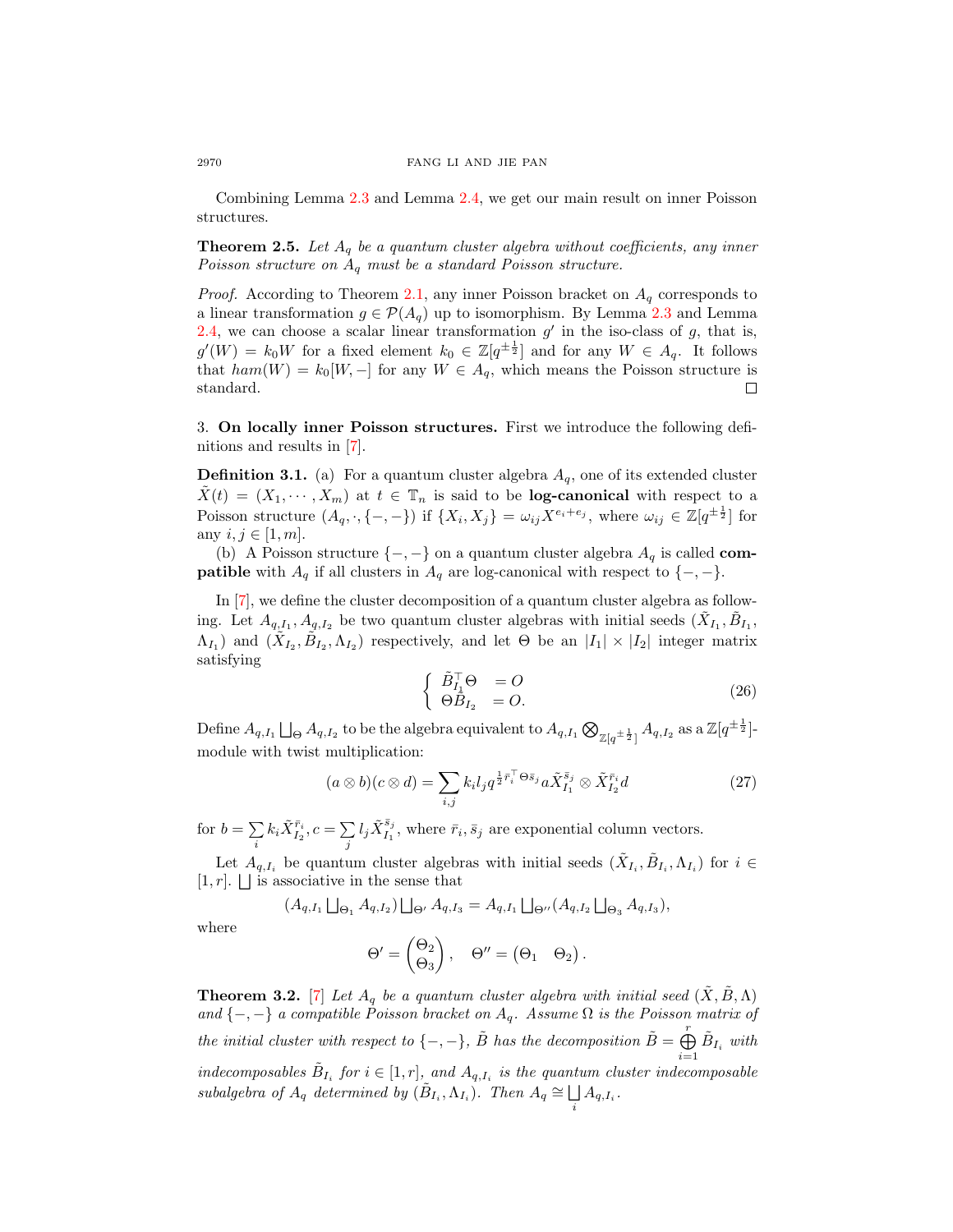We call  $A_q \cong \bigcup^r$  $\bigsqcup_{i=1} A_{q,I_i}$  a cluster decomposition of  $A_q$ .

In particular, when  $A_q$  is a quantum cluster algebra without coefficients,  $B$  is invertible. Hence by [\(26\)](#page-11-1), we have  $\Theta = O$ . So, from [\(27\)](#page-11-2), we also obtain  $(a \otimes b)(c \otimes$  $d = ac \otimes bd$  in this case, which means the cluster decomposition is exactly tensor decomposition  $A_q = \bigotimes_{i=1}^r A_{q,I_i}$ .

We generalize inner Poisson structures to locally inner structures in the sense of cluster decomposition.

**Definition 3.3.** Let  $A_q$  be a quantum cluster algebra with the cluster decomposition  $A_q = \bigsqcup_{i=1}^r A_{q,I_i}$ .

(a) A Poisson structure  $\{-,-\}$  on  $A_q$  is said to be **locally inner** if for any  $a \in A_q$  and  $i \in [1, r]$ , there is  $a_i \in A_{q, I_i}$  such that  $ham(a)|_{A_{q, I_i}} = [a_i, -]$ .

(b) A Poisson structure  $\{-,-\}$  on  $A_q$  is a locally standard Poisson structure if  $\{X_i, X_j\} = 0$  when i and j are from different  $I_r$  and  $\{-, -\}$  is of standard poisson structure on each  $X_{I_r}$ , i.e,  $\{X_i, X_j\} = a_r[X_i, X_j]$ , where  $i, j \in I_r$ ,  $a_r \in \mathbb{Z}[q^{\pm \frac{1}{2}}]$ .

<span id="page-12-1"></span>**Proposition 1.** Let  $A_q$  be a quantum cluster algebra without coefficients, any locally inner Poisson structure on  $A_q$  is locally standard.

*Proof.* Assume  $A_q$  has the cluster decomposition  $A_q = \bigotimes_{i=1}^r A_{q,I_i}$  and  $\{-, -\}$  is a locally inner Poisson bracket on  $A_q$ . According to the definition,  $\{-,-\}$  is inner when restricted on each  $A_{q,I_i}$ . Hence by Theorem [2.5,](#page-11-0)  $ham(a) |_{A_{q,I_i}} = \lambda_i [a, -]$  for some  $\lambda_i \in \mathbb{Z}[q^{\pm \frac{1}{2}}]$  and any  $a \in A_{q,I_i}$ . Moreover, for any  $a \in A_{q,I_i}$ ,  $a' \in A_{q,I_j}$  and  $i \neq j$ ,

$$
\{a,a'\}=[a_j,a']\in A_{q,I_j},~~{\rm and}~~\{a,a'\}=[a,a_i']\in A_{q,I_i}.
$$

So,  $\{a, a'\} \in A_{q,I_i} \cap A_{q,I_j} = \mathbb{Z}[q^{\pm \frac{1}{2}}]$  according to the independence of cluster variables and  $I_i \cap I_j = \emptyset$ . And, note that the expansions of  $[a_j, a']$  and  $[a, a'_i]$  will not contain non-zero constant terms in  $\mathbb{Z}[q^{\pm \frac{1}{2}}]$  due to the definitions of the operation  $\langle , \rangle$  and quantum torus. Thus,  $\{a, a'\} = 0$ .

Therefore, for any  $a \in A_{q,I_i}$ ,

$$
ham(a) |_{A_q, I_j} = \begin{cases} \lambda_i [a, -] & i = j; \\ 0 & i \neq j. \end{cases}
$$

Then the Poisson structure is exactly locally standard.

<span id="page-12-2"></span>**Theorem 3.4.** [\[7\]](#page-13-0) Let  $A_q$  be a quantum cluster algebra without coefficients. Then a Poisson structure  $\{-,-\}$  on  $A_q$  is compatible with  $A_q$  if and only if it is locally standard on  $A_q$ .

Since a locally standard Poisson structure is evidently locally inner, combining Proposition [1](#page-12-1) and Theorem [3.4,](#page-12-2) we have the final conclusion:

<span id="page-12-0"></span>**Theorem 3.5.** Let  $A_q$  be a quantum cluster algebra without coefficients and  $\{-, -\}$ a Poisson structure on  $A_q$ . The following statements are equivalent:

- (a)  $\{-,-\}$  is locally standard.
- (b)  $\{-,-\}$  is locally inner.
- (c)  $\{-,-\}$  is compatible with  $A_q$ .

Acknowledgments. This project is supported by the National Natural Science Foundation of China (No.12071422) and the Zhejiang Provincial Natural Science Foundation of China (No. LY19A010023).

 $\Box$